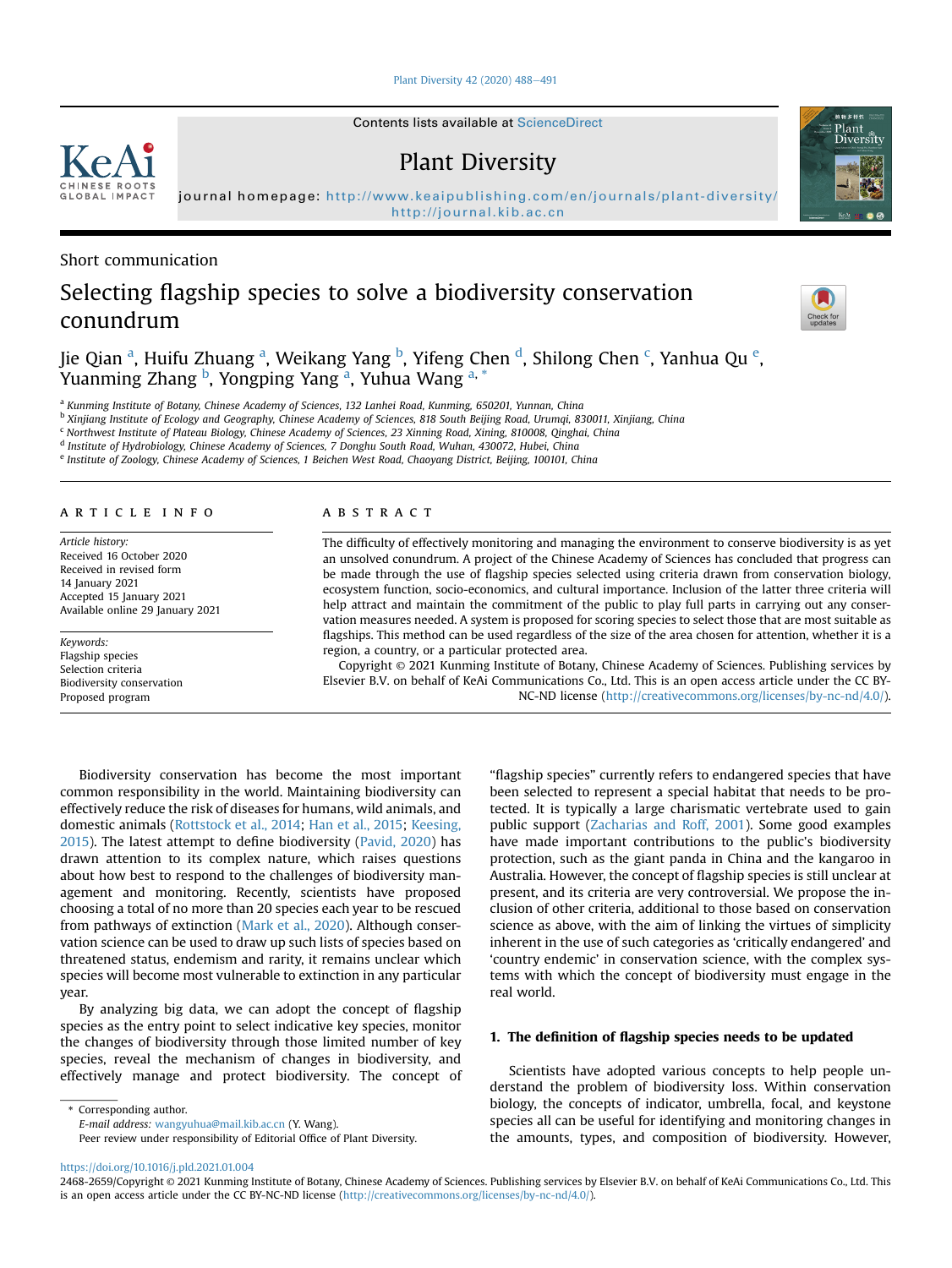these concepts are often confused and misused, even in the scientific literature ([Caro et al., 2005;](#page-3-6) [Isasi-Catala, 2011;](#page-3-7) [Verissimo](#page-3-8) [et al., 2011\)](#page-3-8). It is not easy for the general public to understand what these concepts mean and why they are useful for the protection of biodiversity, and even harder to draw continued attention to related issues. The concept of flagship species can help solve this problem, mainly because it is not purely a concept that makes reference to science, but has rich societal and cultural connotations. Many theoretical analyses and practical conservation achievements have shown the usefulness of publicizing species that arouse the interest of all sections of society and support the conservation actions that need to be undertaken [\(Caro and O'Doherty, 1999](#page-3-9); [Barua,](#page-3-10) [2011](#page-3-10); [Verissimo et al., 2011](#page-3-8)).

The concept of a flagship species in conservation biology has two meanings. The first refers to species that are restricted to certain specific ecosystems. Their presence is taken to be a sign that the ecosystem exists. Focusing on the conservation of this type of flagship species facilitates the management and control of large areas of habitat, not only protecting flagship species, but many other less well-known species as well. The second meaning refers to those species that have strong spiritual, aesthetic, or cultural values. They have the potential to attract public attention, in the same way as do celebrities when they become engaged in campaigns of environmental protection.

#### 2. Criteria for selecting flagship species

Many scientists have made suggestions about how to select flagship species. There is general agreement that the choice of criteria to be used in selection should be rigorous and systematic ([Simberloff, 1998;](#page-3-11) [Lindenmayer et al., 2002;](#page-3-12) [Sitas et al., 2009;](#page-3-13) [Caro,](#page-3-14) [2010;](#page-3-14) [Verissimo et al., 2011;](#page-3-8) [Jepson and Barua, 2015;](#page-3-15) [Service, 2015;](#page-3-16) [McGowan et al., 2020](#page-3-17)). The Chinese Academy of Sciences has launched a project to determine how flagship species should be selected for use in major projects and in priority countries. The project falls under a program called Pan-Third Pole Environment Study for a Green Silk Road (Pan-TPE), one of the Strategic Priority Research Programs of the academy. The Pan-TPE Region radiates from the Qinghai-Tibet Plateau to the surrounding areas, covering 65 countries along the "Belt and Road", and is the core area of the "Belt and Road" initiative. Intensive field surveys and other investigations, as well as interrogations of big data, have been undertaken to provide information for use in the project. Two symposia have been held to exchange ideas and discuss the selection criteria of flagship species. The scientists in the program have established a database on big data of biodiversity, and selected, investigated and catalogued flagship species in the Pan-TPE region.

In this short communication, we describe the six criteria that have been established as a result of the information collected and analyses made under the project. We also list eight species that we consider candidate flagship species for the Pan-TPE region [\(Table 1\)](#page-2-0). Rules for allocating scores to species are also described. There are four possible scores that a species can receive for each criterion, except for one (Criterion  $6 -$  Cultural or socio-economic value), which is considered especially important and can receive double the score of the other five criteria. Scores for each criterion include 0, 2, 5 and 10, with the maximum possible score being 70. Three of the criteria (conservation status, endemism and rarity) relate to conservation biology, one (ecological function) to environmental economics and two (degree of public attention, socio-economic and cultural value) to social marketing. The scores of selected species are shown in [Table 2](#page-2-1). If the candidate flagship species is qualified for 4 out of 6 indicators in the following list, we consider it an appropriate flagship species.

The six criteria are:

- 1. Conservation status of the species, according to IUCN endangerment categories, grouped further into 3 categories and scored as follows: (1) Critically Endangered (CR) and Endangered (EN)  $-$ 10 points; (2) Vulnerable (VU)  $-$  5 points; (3) Near Threatened  $(NT) - 2$  points. IUCN's criteria are clear and objective.
- 2. The endemic status of the species, divided into 2 categories scored as follows: (1) endemic to the country  $-$  10 points; (2) endemic to the region  $-5$  points.
- 3. Rarity of the species, divided into 3 categories and scored as follows: (1) small population size and existing in a very limited area  $-10$  points; (2) small population, but having a large distribution range  $-5$  points; (3) relatively large population, but existing in a very limited total area  $-2$  points.
- 4. Ecological function value. Species that have been chosen as umbrella or focal species are good candidates in this respect. The idea of an umbrella species is of a single species that has the potential to signal to the people who benefit from the presence of the ecosystem in which it occurs the value of conserving that ecosystem. The idea of a focal species is that it is one of a suite of species that represent a pool of more species that are present in a habitat. Many other species will be protected if a focal species is successfully protected. Two scoring categories are proposed for this criterion:  $(1)$  those considered to be umbrella species  $-$ 10 points; (2) those regarded as focal species  $-5$  points.
- 5. Public interest. A high degree of public interest in a species has proved useful in many nature conservation projects. These high public profile species are sometimes described as being charismatic or ambassadorial. They can act as symbols and rallying points for conservation projects, issues, or wider conservation campaigns. Three categories are proposed for this criterion: (1) high  $-10$  points; (2) medium  $-5$  points; (3) low  $-2$  points.
- 6. Socio-economic and cultural values. Considerations here are the expected value of using the species in field projects and the positioning of species in markets and their degree of differentiation from possible alternative species. This category is divided into two categories, (1) high cultural value and (2) high socioeconomic value, each of which can be awarded 10 points. This means that the total score for this criterion can be 20 points, rather than 10 points as with the other criteria.

#### 3. Mutual effort for better biodiversity conservation

[Simberloff \(1998\)](#page-3-11) believes that indicator species, umbrella species, and flagship species are all protected by a single species, and there are problems with huge protection costs and poor overall effect in biodiversity conservation. However, he ignores the improvements that can be made by choosing flagship species based on a combination of criteria, some relating to the traditional biological and ecological ways of prioritizing species and others relating to the roles of species in socio-economic systems and cultures. The inclusion of social and cultural criteria adds value in terms of fundraising efforts and in securing policy change, but, more importantly, it is a recognition of the conservation actions already being practiced by communities. The combination of this internal support for conservation with external support received in terms of personnel, finance and materials has the potential to achieve better conservation results [\(Verissimo et al., 2011;](#page-3-8) [Jepson and Barua, 2015\)](#page-3-15). We believe that the global adoption of our proposal to integrate biological and ecological criteria with elements selected through the social sciences has the potential to achieve historic advances in biodiversity conservation, including in making conservation systems more sustainable.

The United Nations has confirmed in its 2020 Global Biodiversity Outlook report that the world has failed yet again to achieve its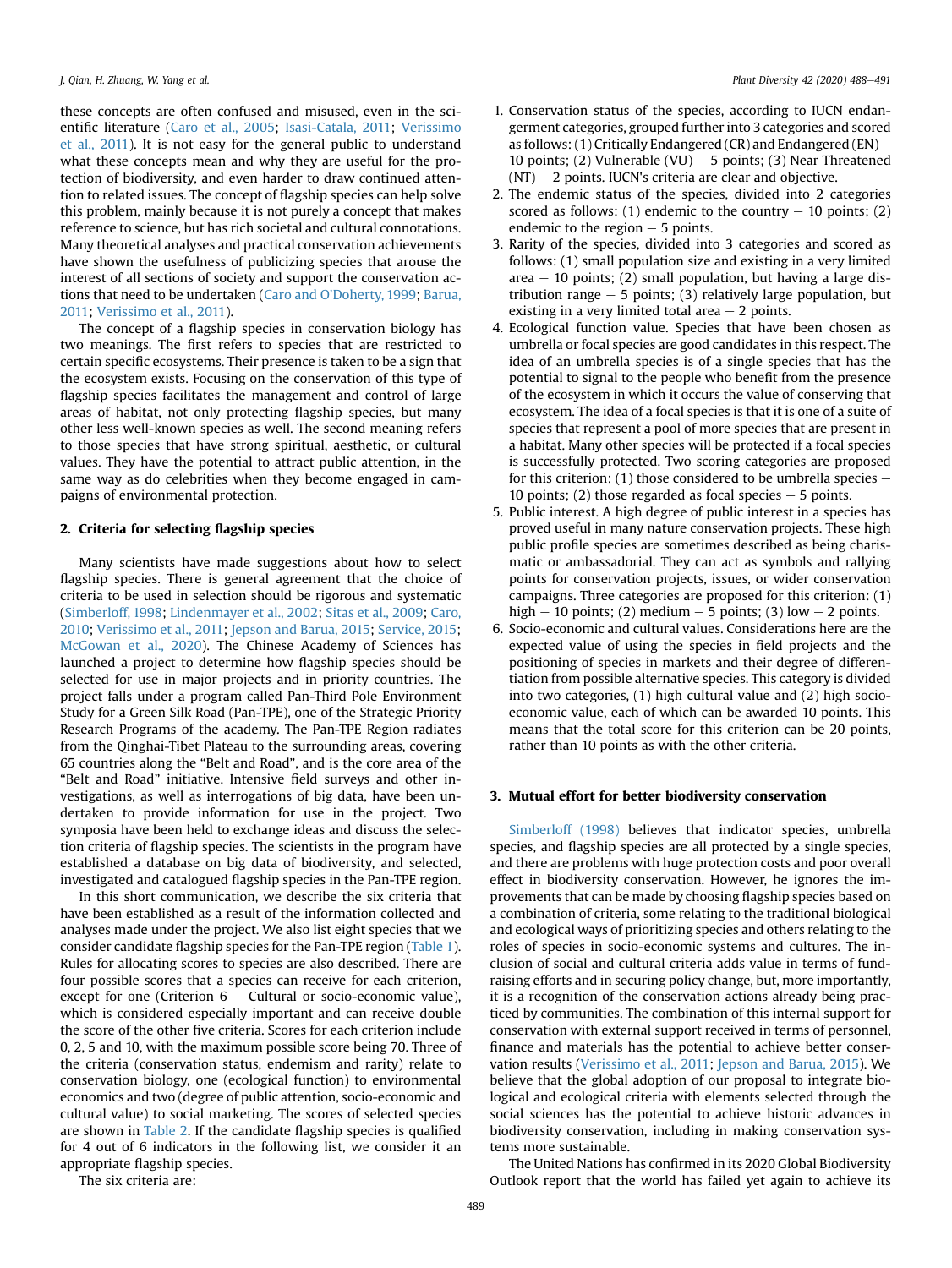#### <span id="page-2-0"></span>Table 1

List of the candidate flagship species for the Pan-TPE region.

| Scientific Name                      | English Name                 | Type   | Distribution                                                                                                                                                                        | Key factors for flagship species                                                                                                                                                                  |
|--------------------------------------|------------------------------|--------|-------------------------------------------------------------------------------------------------------------------------------------------------------------------------------------|---------------------------------------------------------------------------------------------------------------------------------------------------------------------------------------------------|
| Panthera uncia                       | Snow leopard                 | Mammal | Twelve countries and regions, including China,<br>Kazakhstan, Mongolia, Afghanistan, India, Nepal,<br>Pakistan, Kyrgyzstan                                                          | VU; small population, but having a large range;<br>representative highland animal; 'star' big cat that<br>has received widespread international attention                                         |
| Capra falconeri                      | Markhor                      | Mammal | Two countries: Uzbekistan and Tajikistan                                                                                                                                            | CR; small population, and existing in a very limited<br>area; endemic species in the region; high public<br>attention; has great cultural influence among local<br>people                         |
| Saussurea medusa                     | Snow lotus                   | Plant  | Endemic species of the Qinghai-Tibet Plateau                                                                                                                                        | NT; National Key Protected Wild Plants (Class II);<br>whole herb is used as medicine with high economic<br>value; high public attention                                                           |
| Picea likiangensis<br>var. rubescens | Spruce                       | Plant  | Endemic species of the Qinghai-Tibet Plateau                                                                                                                                        | Relatively large population, but existing in a very<br>limited area; both umbrella species and focal<br>species; good wood texture with high economic<br>value                                    |
| Aspiorhynchus laticeps               | Big-headed<br>schizothoracin | Fish   | Endemic to Tarim River, Xinjiang, China                                                                                                                                             | National Key Protected Wild Animals (Class I); rare,<br>single species in Schizothorax, with high academic<br>and economic value                                                                  |
| Tor putitora                         | Golden mahseer               | Fish   | Distributed in the Asian Himalayas and South Asian<br>region, including Afghanistan, Pakistan, Bhutan,<br>Iran, Sri Lanka, Thailand, Bangladesh, India,<br>Myanmar, Nepal and China | EN; small population, but having a large range;<br>named as National Treasure of the Indian Royal<br>Family with high cultural and economic value, and<br>public attention                        |
| Grus nigricollis                     | Black-necked crane           | Bird   | Mainly distributed in China's Qinghai-Tibet Plateau<br>and Yunnan-Guizhou Plateau (Sanjiangyuan<br>National Park Area), but also in Bhutan, India,<br>Vietnam and Nepal             | VU; small population, but having a large range; the<br>only crane in the world that lives and reproduces on<br>the Qinghai-Tibet plateau; high profile in Tibetan<br>culture and Buddhist beliefs |
| Aquila chrysaetos                    | Golden eagle                 | Bird   | Mainly distributed in the Central Asian region                                                                                                                                      | VU; small population, and existing in a very limited<br>area; large raptor, the national bird of Kazakhstan                                                                                       |

#### <span id="page-2-1"></span>Table 2

Scores of candidate flagship species for the Pan-TPE region.

| Species Name                         | 1.IUCN<br>conservation<br>status |          |          | 2.Species<br>endemism |          | 3. Species rarity |                                                                   | 4.Ecological<br>function |              | 5.Degree of<br>public attention |          |                 | 6.Socio-economic<br>values |          | Total<br>score              |    |
|--------------------------------------|----------------------------------|----------|----------|-----------------------|----------|-------------------|-------------------------------------------------------------------|--------------------------|--------------|---------------------------------|----------|-----------------|----------------------------|----------|-----------------------------|----|
|                                      | CR & EN                          | VU       | NT       | based                 | based    |                   | National Regional Category 1 Category 2 Category 3 Umbrella Focal |                          | species      | species                         |          | High Medium Low |                            | values   | Cultural Economic<br>values |    |
| Panthera uncia                       |                                  | 5.       | $\Omega$ | $\Omega$              |          | 0                 |                                                                   | $\Omega$                 | 10           | $\Omega$                        | 10       | $\Omega$        | 0                          | 10       |                             | 45 |
| Capra falconeri                      | 10                               | $\Omega$ | $\Omega$ | $\Omega$              |          | 10                |                                                                   |                          | $\Omega$     | $\Omega$                        | 10       | $\Omega$        | $\Omega$                   | 10       | $\Omega$                    | 45 |
| Saussurea medusa                     | $\Omega$                         | $\Omega$ |          | $\Omega$              | 5        | $\Omega$          |                                                                   |                          | $\Omega$     | 5                               | 10       | $\Omega$        | $\Omega$                   | 10       | 10                          | 47 |
| Picea likiangensis var.<br>rubescens | $\Omega$                         | $\Omega$ | $\Omega$ | 10                    | 5        | $\bf{0}$          | $\Omega$                                                          |                          | 10           | 5                               | $\Omega$ | 5               | $\Omega$                   | $\Omega$ | 10                          | 47 |
| Aspiorhynchus laticeps 0             |                                  | $\Omega$ | 0        | 10                    | 0        | 10                | $\Omega$                                                          | $\Omega$                 | $\mathbf{0}$ | 5                               | 10       | $\bf{0}$        | $\bf{0}$                   | 10       | 10                          | 55 |
| Tor putitora                         | 10                               | $\Omega$ | $\Omega$ | $\Omega$              | $\Omega$ | 0                 |                                                                   |                          | $\Omega$     | 5                               | 10       | $\Omega$        | $\Omega$                   | 10       | 10                          | 50 |
| Grus nigricollis                     |                                  | 5.       | $\Omega$ | $\Omega$              |          | $\Omega$          |                                                                   |                          | $\Omega$     |                                 | 10       | $\Omega$        | $\Omega$                   | 10       | 10                          | 50 |
| Aquila chrysaetos                    | $\bf{0}$                         | 5.       | $\Omega$ | $\bf{0}$              |          | 10                |                                                                   |                          | 10           | 0                               | 10       | 0               | 0                          | 10       | 10                          | 60 |

conservation targets. China's researchers need to be at the table to ensure that their knowledge and talents contribute fully to advancing the cause of good governance of global biodiversity ([Editorials, 2020](#page-3-18)). We propose the following actions be undertaken globally in a coordinated way, each involving different types of stakeholders:

- 1. Select flagship species for use in different geographical contexts, these including flagship species for use in particular countries, regions, biodiversity hotspots and key protected areas.
- 2. Establish a website to allow information about the flagship species to be shared internationally and to monitor and learn lessons from how well their selection as flagships has proved useful in practice.
- 3. Initiate public education campaigns, using flagship species to raise global awareness of the consequences of biodiversity loss and to provide information for fundraisers.
- 4. Initiate local community development projects that combine improvements in local economic development together with enhanced conservation of biological diversity. The objective is to link the promotion of local interests with feelings of

enhanced collective responsibility for conserving habitats and wildlife.

### Author contribution

Jie Qian and Yuhua Wang wrote the initial manuscript. Huifu Zhuang, Weikang Yang, Yifeng Chen, Shilong Chen, Yanhua Qu, Yuanming Zhang and Yongping Yang collected and analyzed the data. Huifu Zhuang and Yongping Yang revised the manuscript.

### Declaration of competing interest

All authors declare there are no conflict of interest, and agree to submit the paper.

#### Acknowledgements

This research was funded by grants from Pan-Third Pole Environment Study for a Green Silk Road (Pan-TPE), Strategic Priority Research Program of Chinese Academy of Sciences (XDA20050204).